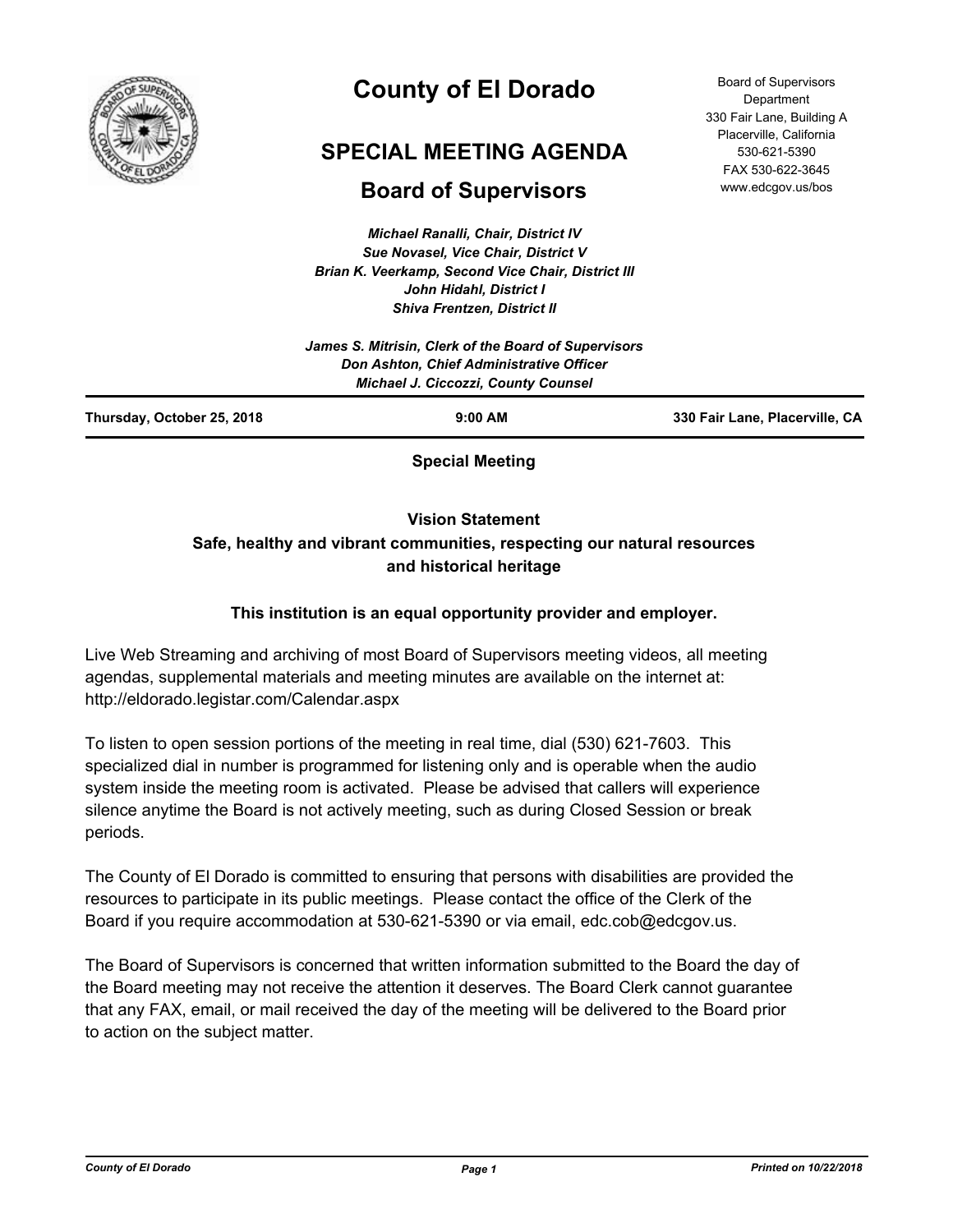The Board meets simultaneously as the Board of Supervisors and the Board of Directors of the Air Quality Management District, In-Home Supportive Services, Public Housing Authority, Redevelopment Agency and other Special Districts.

For Purposes of the Brown Act § 54954.2 (a), the numbered items on this Agenda give a brief description of each item of business to be transacted or discussed. Recommendations of the staff, as shown, do not prevent the Board from taking other action.

Materials related to an item on this Agenda submitted to the Board of Supervisors after distribution of the agenda packet are available for inspection during normal business hours in the public viewing packet located in Building A, 330 Fair Lane, Placerville or in the Board Clerk's Office located at the same address. Such documents are also available on the Board of Supervisors' Meeting Agenda webpage subject to staff's ability to post the documents before the meeting.

#### **PROTOCOLS FOR PUBLIC COMMENT**

Public comment will be received at designated periods as called by the Board Chair.

Public comment on items scheduled for Closed Session will be received before the Board recesses to Closed Session.

Except with the consent of the Board, individuals shall be allowed to speak to an item only once.

On December 5, 2017 the Board adopted the following protocol relative to public comment periods:

Time for public input will be provided at every Board of Supervisors meeting. Individuals will have three minutes to address the Board. Individuals authorized by organizations will have three minutes to present organizational positions and perspectives and may request additional time, up to five minutes. At the discretion of the Board, time to speak by any individual may be modified.

A total of 20 minutes will be allocated for public comment during Open Forum and for each agenda item to be discussed. Public comment on certain agenda items designated and approved by the Board may be treated differently with specific time limits per speaker or a limit on the total amount of time designated for public comment. It is the intent of the Board that quasi-judicial matters have additional flexibility depending upon the nature of the issue.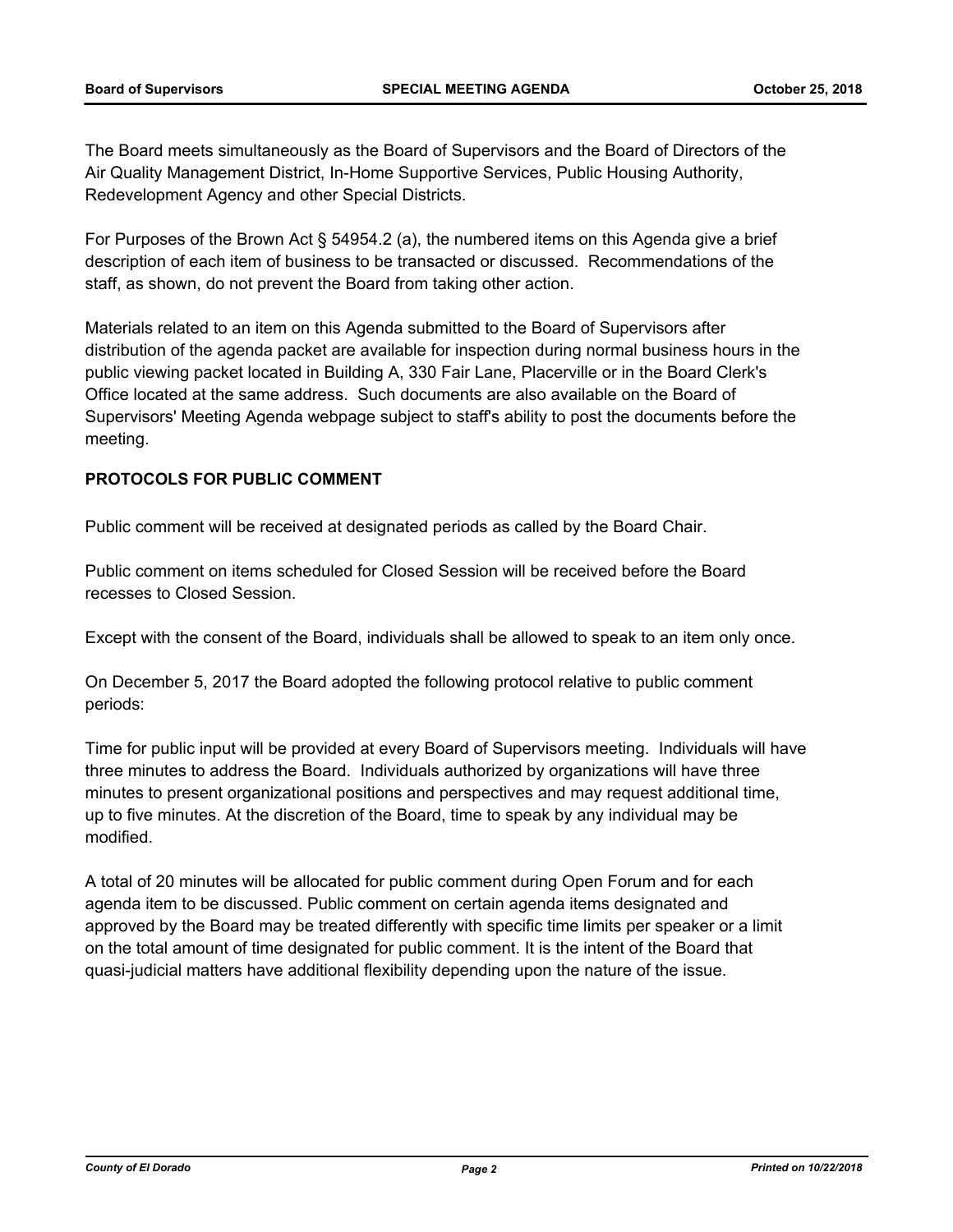Individual Board members may ask clarifying questions but will not engage in substantive dialogue with persons providing input to the Board.

If a person providing input to the Board creates a disruption by refusing to follow Board guidelines, the Chair of the Board may take the following actions.

Step 1. Request the person adhere to Board guidelines. If the person refuses, the Chair may ask the Clerk to turn off the speaker's microphone.

Step 2. If the disruption continues, the Chair may order a recess of the Board meeting.

Step 3. If the disruption continues, the Chair may order the removal of the person from the Board meeting.